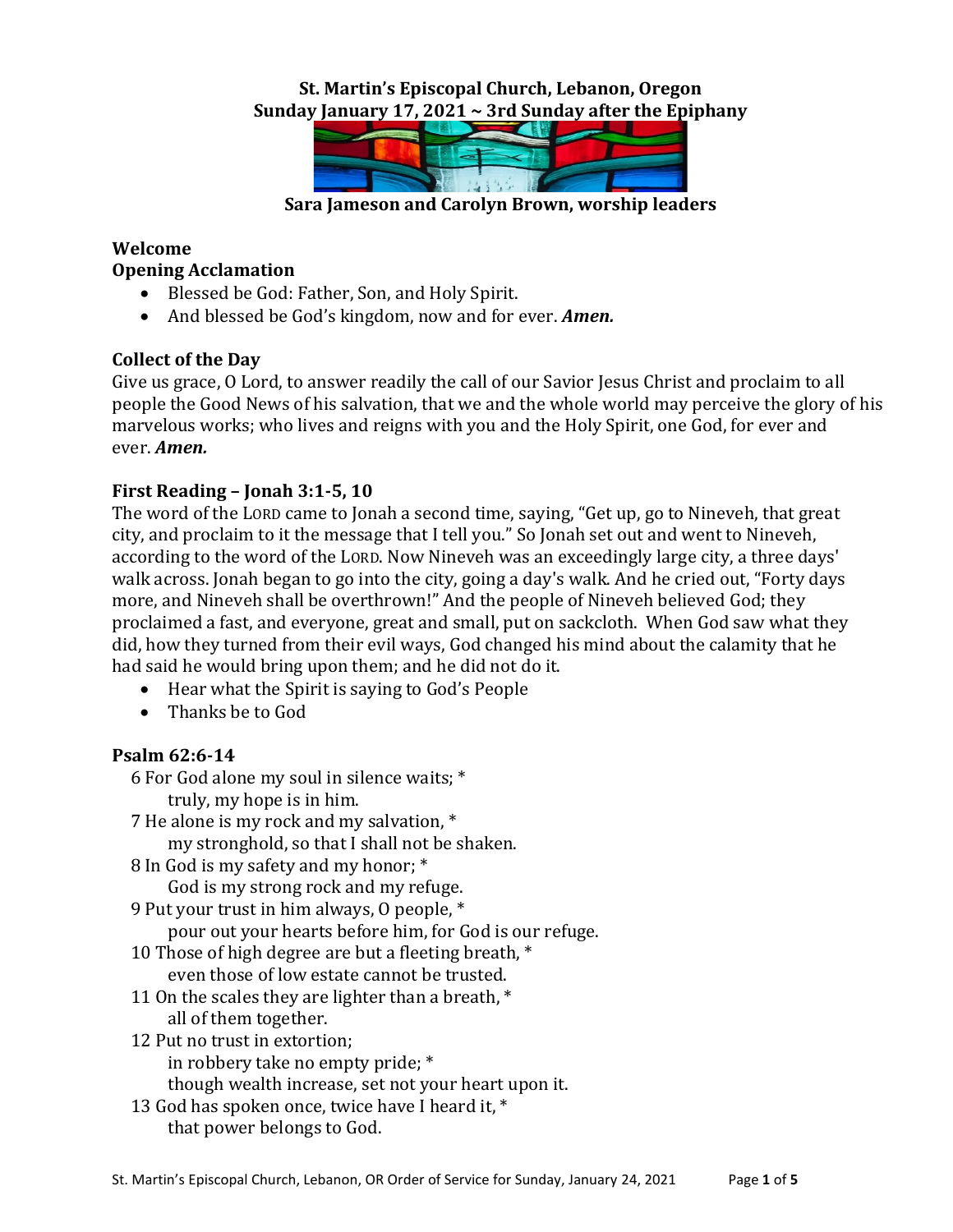14 Steadfast love is yours, O Lord, \*

for you repay everyone according to his deeds

### **Second Lesson – 1 Corinthians 7:29-31**

I mean, brothers and sisters, the appointed time has grown short; from now on, let even those who have wives be as though they had none, and those who mourn as though they were not mourning, and those who rejoice as though they were not rejoicing, and those who buy as though they had no possessions, and those who deal with the world as though they had no dealings with it. For the present form of this world is passing away.

- Hear what the Spirit is saying to God's People
- Thanks be to God

### **The Holy Gospel of our Lord Jesus Christ, according Mark 1:14-20**

After John was arrested, Jesus came to Galilee, proclaiming the good news of God, and saying, "The time is fulfilled, and the kingdom of God has come near; repent, and believe in the good news."

As Jesus passed along the Sea of Galilee, he saw Simon and his brother Andrew casting a net into the sea—for they were fishermen. And Jesus said to them, "Follow me and I will make you fish for people." And immediately they left their nets and followed him. As he went a little farther, he saw James son of Zebedee and his brother John, who were in their boat mending the nets. Immediately he called them; and they left their father Zebedee in the boat with the hired men, and followed him.

- This is the Gospel of the Lord.
- Thanks be to God

#### **A reading from Bp. Curry's book** *Love is the Way*

"Dr. Martin Luther King ... wisely said, "We must learn to live together as brothers [and sisters] or perish together as fools." He was right in the late 1960s when he said it, and it's right in this twenty-first century. We can no longer afford the demonic luxury of bigotry or the false hope of hatred. We must learn to live together as brothers and sisters, all of us children of God. As Dr. King also often said in this regard, we have two choices before us, chaos or community.

The Bible says, "Choose this day who you will serve." I believe, and I suspect most of you do, too, that we must choose community --the human community, in community with all of creation. This is the beloved community of god. This is what the late lay theologian Verna Dozier and Archbishop Desmond Tutu have often called 'the dream of God." And love -- unselfish, sacrificial, unconditional, and liberating love -- is the way, frankly the only way, to realize God's dream of the beloved community, on earth as it is in heaven. It's the only thing that can, and that ever will, make the world a better place." *Amen*

#### **Nicene Creed** (in unison) BCP p.358

We believe in one God. the Father, the Almighty, maker of heaven and earth, of all that is, seen and unseen.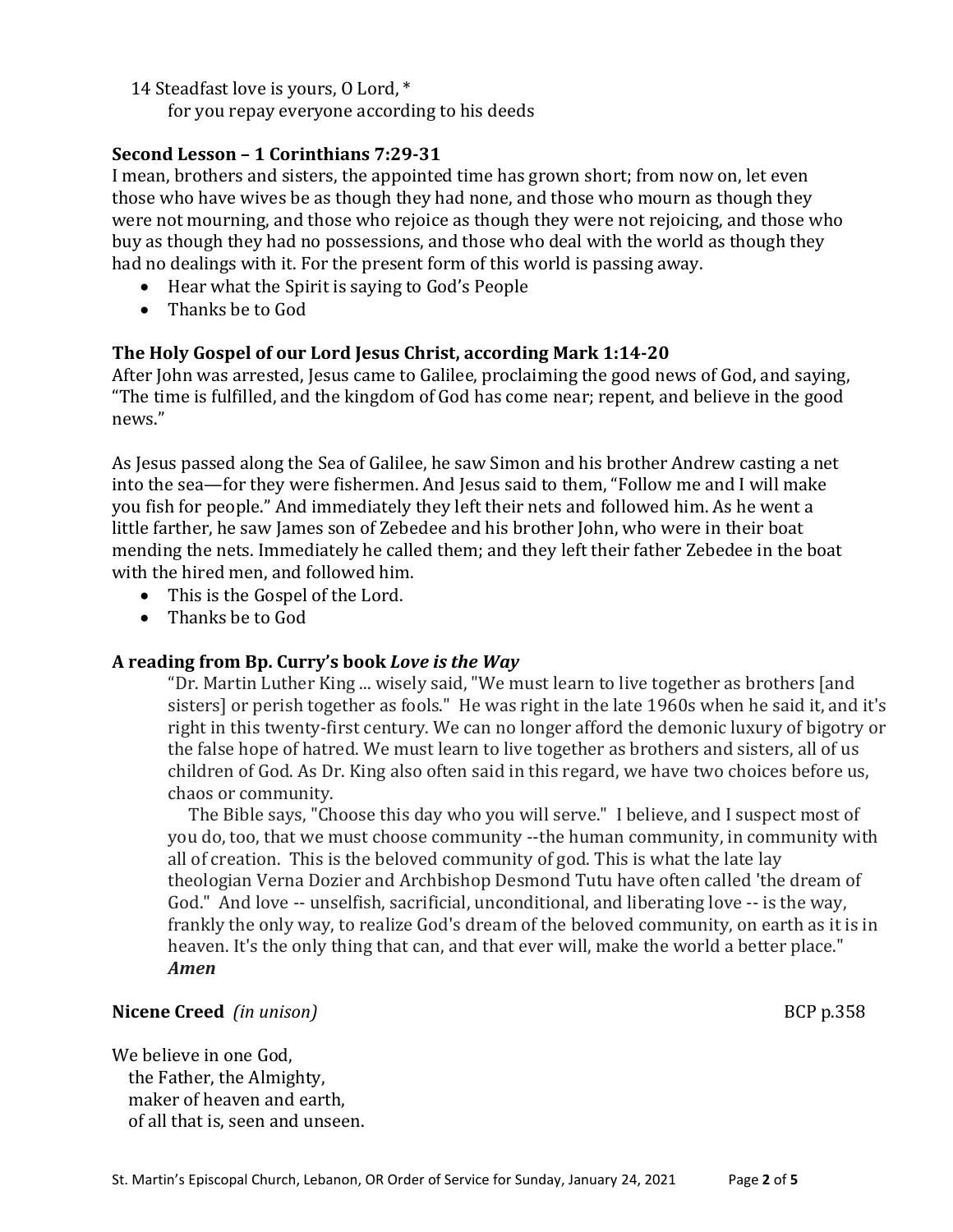We believe in one Lord, Jesus Christ, the only Son of God, eternally begotten of the Father, God from God, Light from Light, true God from true God, begotten, not made, of one Being with the Father. Through him all things were made. For us and for our salvation he came down from heaven: by the power of the Holy Spirit he became incarnate from the Virgin Mary, and was made man. For our sake he was crucified under Pontius Pilate; he suffered death and was buried. On the third day he rose again in accordance with the Scriptures; he ascended into heaven and is seated at the right hand of the Father. He will come again in glory to judge the living and the dead, and his kingdom will have no end. We believe in the Holy Spirit, the Lord, the giver of life, who proceeds from the Father and the Son. With the Father and the Son he is worshiped and glorified. He has spoken through the Prophets. We believe in one holy catholic and apostolic Church. We acknowledge one baptism for the forgiveness of sins. We look for the resurrection of the dead, and the life of the world to come. *Amen.*

#### **Special Prayers for Epiphany III**

*The response is:* Lord, graciously hear us.

The kingdom of God is near at hand. Let us earnestly call on God for the needs, concerns, and hopes of all peoples. For the church of Jesus Christ in every place.

Lord, hear us. *People* Lord, graciously hear us.

For Michael our Presiding Bishop, Michael our retiring Bishop, Diana our Bishop-Elect, for all clergy and all who minister in Christ.

Lord, hear us. *People* Lord, graciously hear us.

For our parish family of St. Martin, that we have the grace to grow into our calling in worship, service, stewardship, and mission.

Lord, hear us. *People* Lord, graciously hear us.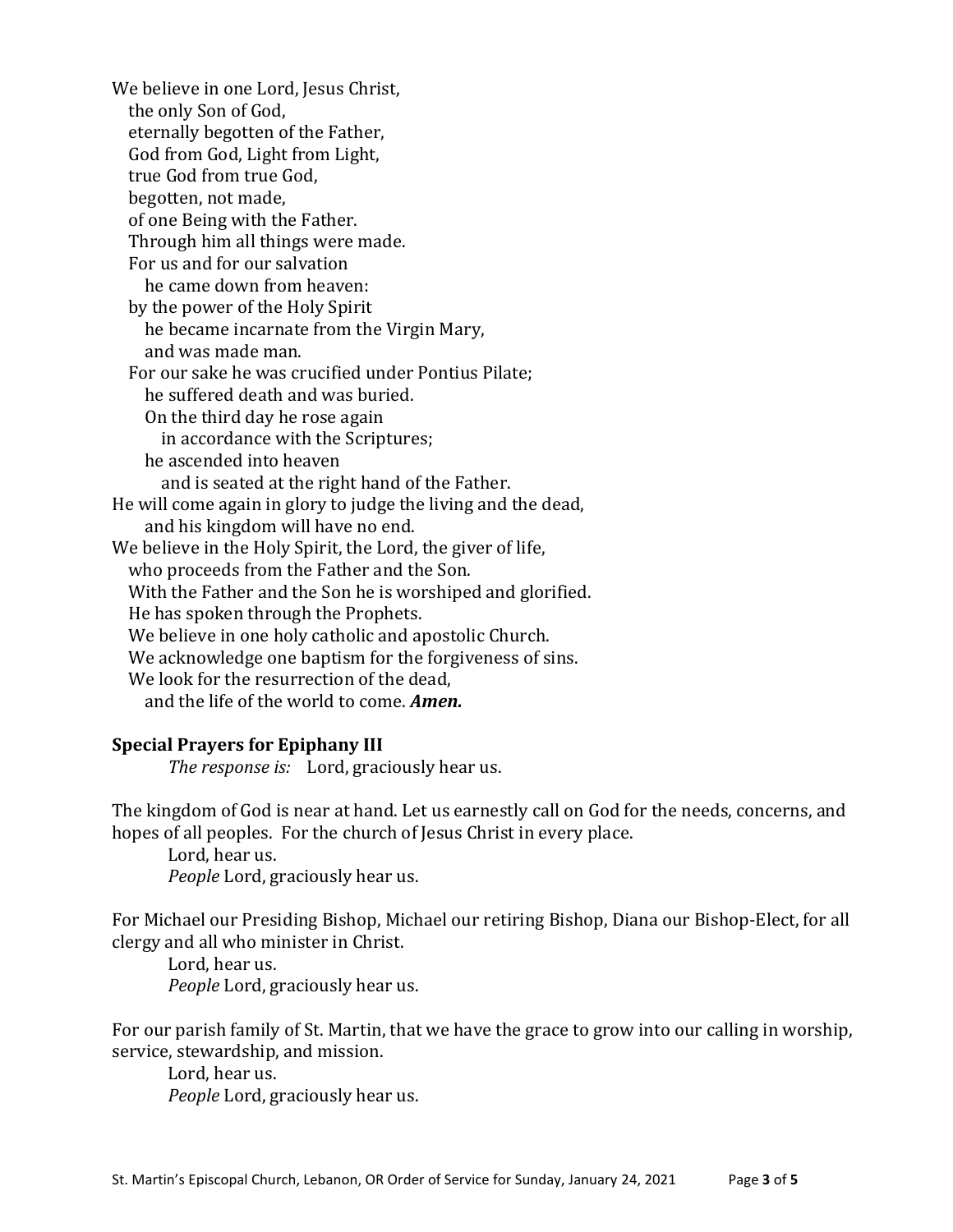For this holy gathering and for all who are called to follow Jesus Lord, hear us. *People* Lord, graciously hear us.

For this country, for all nations and their leaders, and for those who guard the peace. Oh God, you made us in your own image and redeemed us through Jesus your son. Look now with compassion on the entire human family; and particularly this part of the family, in the United States, and those in our nation's capital; take away the arrogance and hatred which infect our hearts; break down the walls that separate us; unite us in bonds of love; and work through our struggle and confusion to accomplish your purposes on earth; that, in your good time, all nations and races may serve you in harmony around your heavenly throne; through Jesus Christ our Lord.

Lord, hear us. *People* Lord, graciously hear us.

For all those in danger and need: the sick and the suffering, prisoners, captives, and their families, the hungry, homeless, and oppressed, remembering especially those on our prayer list and those we remember now, silently or aloud.

Lord, hear us. *People* Lord, graciously hear us.

For those who rest in the peace of Christ, and for all the departed, especially for Lee Gibson aka "Catfish" one of our homeless friends who was found in the river in Albany and for all our sisters and brothers on the street; for Jill Namitz, Suzi's sister-in-law, and Jill's brother-in-law Steve; for Kay's sister Donna Bauer, Lois Marrow, and Don Woods; for the 400,000+ Americans who have died from Covid, and for all whose names are known to God. May light perpetual shine upon them.

Lord, hear us. *People* Lord, graciously hear us.

For ourselves, our families, and those we love. Lord, hear us. *People* Lord, graciously hear us.

God of mystery, lover of human kind, hear the prayers of your people and keep us ready always to serve as prophets and apostles of your kingdom; through Jesus Christ our Lord. *Amen.*

# **Confession of Sin & Absolution BCP** p. 360

Let us confess our sins against God and our neighbor.

### *In unison*

Most merciful God, we confess that we have sinned against you in thought, word, and deed, by what we have done, and by what we have left undone. We have not loved you with our whole heart; we have not loved our neighbors as ourselves. We are truly sorry and we humbly repent. For the sake of your Son Jesus Christ,